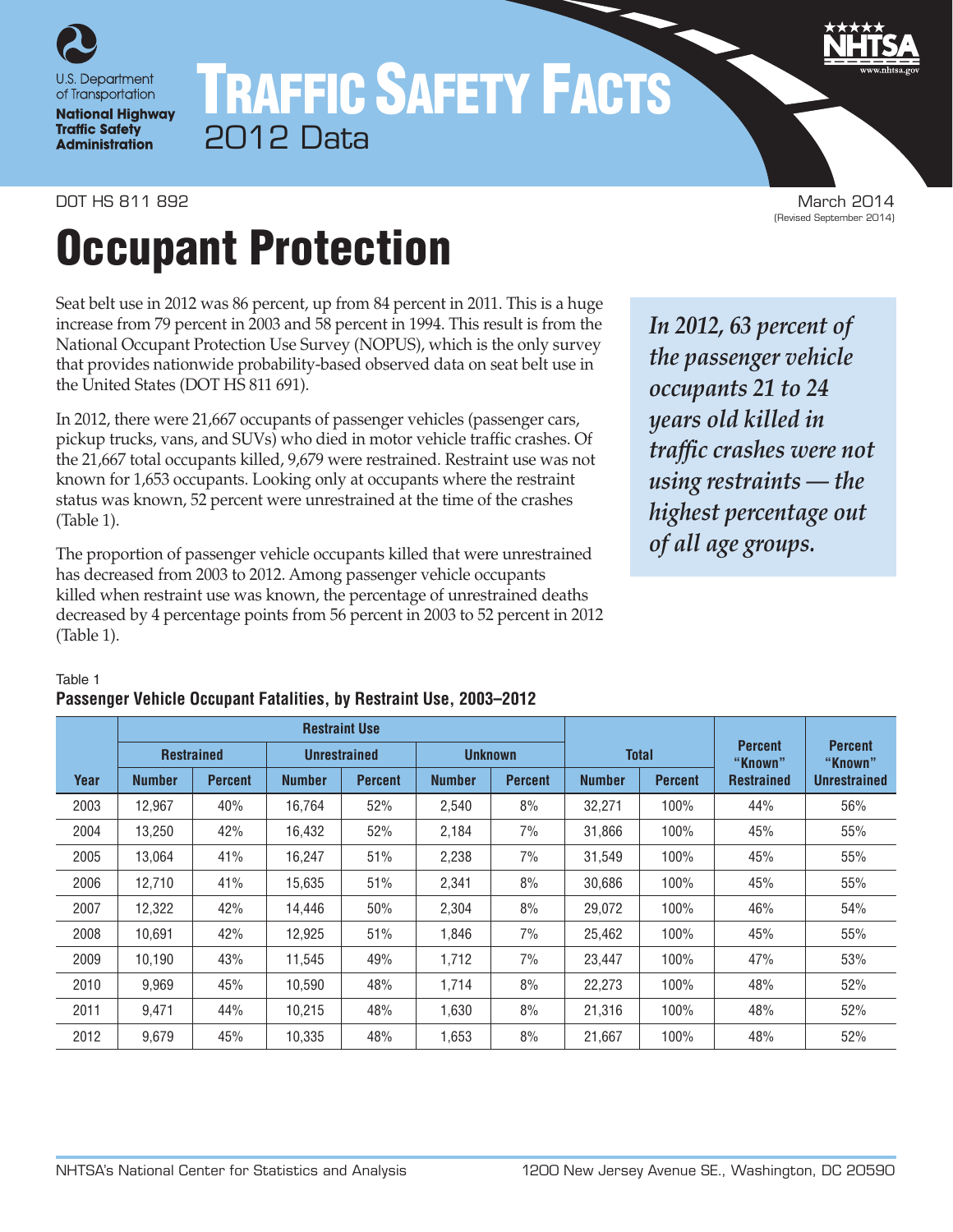# **Age, Gender, Seating Position, and Restraint Use**

Among passenger vehicle occupant fatalities where restraint use was known, the age group 21 to 24 had the highest percentage of occupants killed that were unrestrained: 2,254 fatalities where restraint use was known, of which 1,428 (63%) were unrestrained. The second highest percentage of passenger vehicle occupants killed that were unrestrained was 61 percent among the 25- to 34-year-olds (Table 2).

|                    | <b>Restrained</b> |                | <b>Unrestrained</b> |                |                         | <b>Unknown</b> |               | <b>Total</b>   | <b>Percent</b>               | <b>Percent</b>                 |
|--------------------|-------------------|----------------|---------------------|----------------|-------------------------|----------------|---------------|----------------|------------------------------|--------------------------------|
|                    | <b>Number</b>     | <b>Percent</b> | <b>Number</b>       | <b>Percent</b> | <b>Number</b>           | <b>Percent</b> | <b>Number</b> | <b>Percent</b> | "Known"<br><b>Restrained</b> | "Known"<br><b>Unrestrained</b> |
| Total*             | 9,679             | 45%            | 10,335              | 48%            | 1,653                   | 8%             | 21,667        | 100%           | 48%                          | 52%                            |
|                    |                   |                |                     |                | Age (Years)             |                |               |                |                              |                                |
| $\leq$ 4           | 161               | 66%            | 71                  | 29%            | 11                      | 5%             | 243           | 100%           | 69%                          | 31%                            |
| $4 - 7$            | 112               | 58%            | 68                  | 35%            | 14                      | 7%             | 194           | 100%           | 62%                          | 38%                            |
| $8 - 12$           | 96                | 48%            | 80                  | 40%            | 24                      | 12%            | 200           | 100%           | 55%                          | 45%                            |
| $13 - 15$          | 99                | 38%            | 140                 | 54%            | 21                      | 8%             | 260           | 100%           | 41%                          | 59%                            |
| $16 - 20$          | 959               | 37%            | 1,423               | 55%            | 204                     | 8%             | 2,586         | 100%           | 40%                          | 60%                            |
| $21 - 24$          | 826               | 33%            | 1,428               | 58%            | 227                     | 9%             | 2,481         | 100%           | 37%                          | 63%                            |
| $25 - 34$          | 1,388             | 36%            | 2,159               | 55%            | 345                     | 9%             | 3,892         | 100%           | 39%                          | 61%                            |
| $35 - 44$          | 1,000             | 37%            | 1,518               | 56%            | 206                     | 8%             | 2,724         | 100%           | 40%                          | 60%                            |
| $45 - 54$          | 1,183             | 43%            | 1,352               | 50%            | 196                     | 7%             | 2,731         | 100%           | 47%                          | 53%                            |
| $55 - 64$          | 1,268             | 54%            | 928                 | 40%            | 143                     | 6%             | 2,339         | 100%           | 58%                          | 42%                            |
| $65 - 74$          | 1,061             | 59%            | 612                 | 34%            | 118                     | 7%             | 1,791         | 100%           | 63%                          | 37%                            |
| $75+$              | 1,525             | 69%            | 544                 | 25%            | 131                     | 6%             | 2,200         | 100%           | 74%                          | 26%                            |
|                    |                   |                |                     |                | Gender                  |                |               |                |                              |                                |
| Male               | 5,668             | 40%            | 7,345               | 52%            | 1,125                   | 8%             | 14,138        | 100%           | 44%                          | 56%                            |
| Female             | 4,008             | 53%            | 2,990               | 40%            | 523                     | 7%             | 7,521         | 100%           | 57%                          | 43%                            |
|                    |                   |                |                     |                | <b>Seating Position</b> |                |               |                |                              |                                |
| <b>Front Seat</b>  | 8,969             | 46%            | 9,008               | 46%            | 1,425                   | 7%             | 19,402        | 100%           | 50%                          | 50%                            |
| Left               | 7,174             | 45%            | 7,461               | 47%            | 1,139                   | 7%             | 15,774        | 100%           | 49%                          | 51%                            |
| Middle             | 12                | 18%            | 49                  | 73%            | 6                       | 9%             | 67            | 100%           | 20%                          | 80%                            |
| Right              | 1,783             | 50%            | 1,490               | 42%            | 279                     | 8%             | 3,552         | 100%           | 54%                          | 46%                            |
| Other/Unknown      | 0                 | $0\%$          | 8                   | 89%            | 1                       | 11%            | 9             | 100%           | 0%                           | 100%                           |
| <b>Second Seat</b> | 644               | 36%            | 1,025               | 57%            | 142                     | 8%             | 1,811         | 100%           | 39%                          | 61%                            |
| Left               | 240               | 35%            | 389                 | 56%            | 62                      | 9%             | 691           | 100%           | 38%                          | 62%                            |
| Middle             | 65                | 26%            | 167                 | 67%            | 18                      | 7%             | 250           | 100%           | 28%                          | 72%                            |
| Right              | 337               | 41%            | 432                 | 52%            | 55                      | 7%             | 824           | 100%           | 44%                          | 56%                            |
| Other/Unknown      | $\overline{2}$    | 4%             | 37                  | 80%            | $\overline{7}$          | 15%            | 46            | 100%           | 5%                           | 95%                            |
| <b>Other</b>       | 52                | 20%            | 185                 | 71%            | 24                      | 9%             | 261           | 100%           | 22%                          | 78%                            |

**Passenger Vehicle Occupants Killed, by Age, Gender, Seating Position, and Restraint Use, 2012**

\*Totals include unknown age, gender and seating position

Note: 'Other' front and second seat include occupants lying on the floor or across the seat. 'Other' seating position includes third and fourth rows, cargo areas, vehicle exteriors, trailing units, and sleeper cabs.

> In 2012, there were a total of 243 passenger vehicle occupant fatalities among children under age 4. Among the 232 fatalities in this age group for which restraint use was known, 71 (31%) were unrestrained. In the age group of 4 to 7, there were a total of 194 fatalities. Among the 180 fatalities in this age group for which restraint use was known, 68 (38%) were unrestrained (Table 2).

Table 2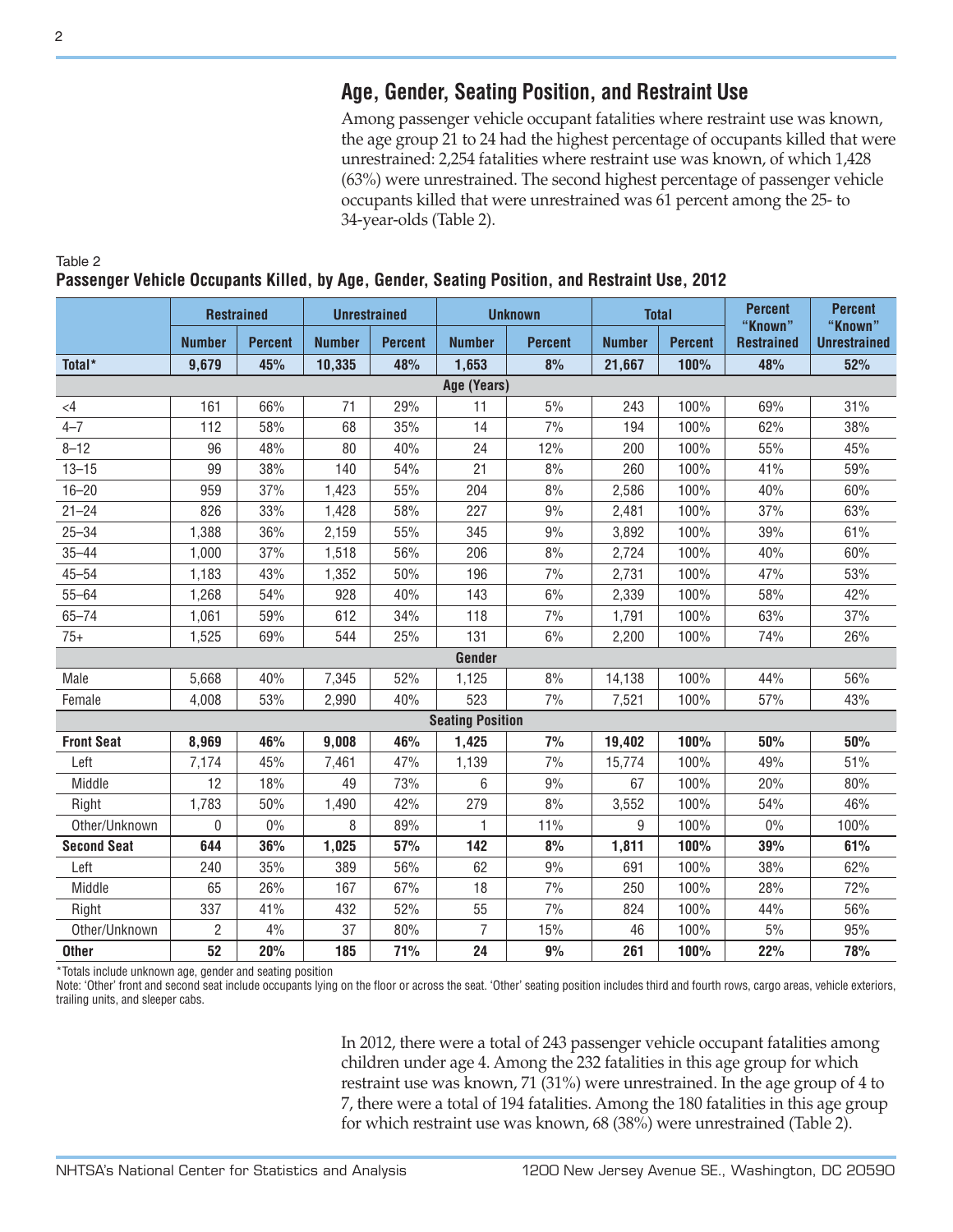Among males, there were a total of 14,138 passenger vehicle occupant fatalities. Of the 13,013 fatalities among males for which restraint use was known, 7,345 (56%) were unrestrained. Of the 7,521 fatalities among females, restraint use was known for 6,998, of which 2,990 (43%) were unrestrained (Table 2).

The proportion of passenger vehicle occupants who were unrestrained and who were seated in the front seat was 50 percent. The proportion of unrestrained passengers was higher (61%) for second row seats (Table 2).

# **Vehicle Type and Restraint Use**

A total of 15,767 passenger vehicle drivers were killed in traffic crashes in 2012. Among the 14,629 driver fatalities for which restraint use was known, 51 percent (7,458) were unrestrained. Furthermore, 64 percent (2,015) of the drivers of pickup trucks killed were unrestrained, compared to 58 percent (1,452) for SUVs, 44 percent (293) for vans, and 45 percent (3,692) for passenger cars (Table 3).

*Seat belts, when used, reduce the risk of fatal injury to front-seat passenger car occupants by 45 percent and lighttruck occupants by 60 percent.*

#### Table 3

### **Drivers and Passengers Killed, by Passenger Vehicle Type and Restraint Use, 2012**

| <b>Type of</b>                | <b>Restrained</b> |                | <b>Unrestrained</b> |                | <b>Unknown</b>           |                | <b>Total</b>  |                | <b>Percent</b><br>"Known" | <b>Percent</b><br>"Known" |  |
|-------------------------------|-------------------|----------------|---------------------|----------------|--------------------------|----------------|---------------|----------------|---------------------------|---------------------------|--|
| <b>Passenger Vehicle</b>      | <b>Number</b>     | <b>Percent</b> | <b>Number</b>       | <b>Percent</b> | <b>Number</b>            | <b>Percent</b> | <b>Number</b> | <b>Percent</b> | <b>Restrained</b>         | <b>Unrestrained</b>       |  |
| <b>Drivers Killed</b>         |                   |                |                     |                |                          |                |               |                |                           |                           |  |
| Passenger Cars                | 4,575             | 51%            | 3,692               | 42%            | 624                      | 7%             | 8,891         | 100%           | 55%                       | 45%                       |  |
| Pickup Trucks                 | 1,142             | 34%            | 2,015               | 59%            | 239                      | 7%             | 3,396         | 100%           | 36%                       | 64%                       |  |
| <b>Sport Utility Vehicles</b> | 1,068             | 39%            | 1.452               | 54%            | 193                      | 7%             | 2,713         | 100%           | 42%                       | 58%                       |  |
| Vans                          | 378               | 50%            | 293                 | 39%            | 80                       | 11%            | 751           | 100%           | 56%                       | 44%                       |  |
| <b>Other Light Trucks</b>     | 8                 | 50%            | 6                   | 38%            | 2                        | 13%            | 16            | 100%           | 57%                       | 43%                       |  |
| <b>Total</b>                  | 7,171             | 45%            | 7,458               | 47%            | 1,138                    | 7%             | 15,767        | 100%           | 49%                       | 51%                       |  |
|                               |                   |                |                     |                | <b>Passengers Killed</b> |                |               |                |                           |                           |  |
| Passenger Cars                | 1,629             | 48%            | 1.434               | 42%            | 317                      | 9%             | 3,380         | 100%           | 53%                       | 47%                       |  |
| Pickup Trucks                 | 273               | 29%            | 591                 | 63%            | 72                       | 8%             | 936           | 100%           | 32%                       | 68%                       |  |
| <b>Sport Utility Vehicles</b> | 398               | 34%            | 692                 | 60%            | 72                       | 6%             | 1,162         | 100%           | 37%                       | 63%                       |  |
| Vans                          | 206               | 50%            | 156                 | 38%            | 54                       | 13%            | 416           | 100%           | 57%                       | 43%                       |  |
| Other Light Trucks            | $\overline{2}$    | 33%            | 4                   | 67%            | 0                        | $0\%$          | 6             | 100%           | 33%                       | 67%                       |  |
| <b>Total</b>                  | 2,508             | 43%            | 2,877               | 49%            | 515                      | 9%             | 5,900         | 100%           | 47%                       | 53%                       |  |

A total of 5,900 passengers were killed in passenger vehicles in 2012. Among the 5,385 passenger fatalities for which restraint use was known, 53 percent (2,877) were unrestrained. Furthermore, among the passenger fatalities, 68 percent of the passengers in pickup trucks were unrestrained, compared to 63 percent for SUVs, 43 percent for vans, and 47 percent for passenger cars (Table 3).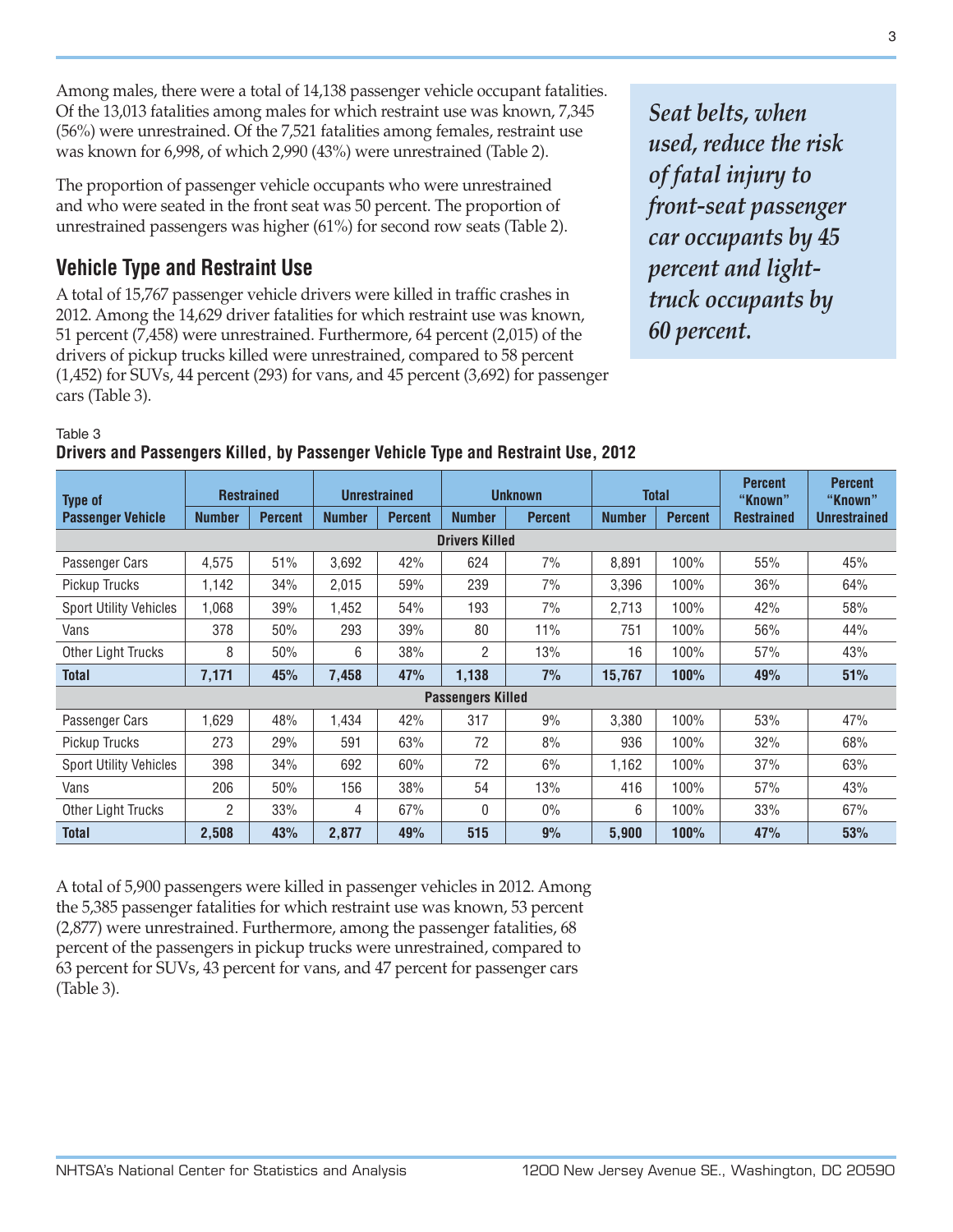*In 2012, seat belts saved an estimated 12,174 lives among passenger vehicle occupants 5 and older.*

*From 1975 through 2012, an estimated 10,157 lives were saved by child restraints.*

# **Seat Belt Use and Benefits**

Research has found that lap/shoulder seat belts, when used, reduce the risk of fatal injury to front-seat passenger car occupants by 45 percent and the risk of moderate- to-critical injury by 50 percent. For light-truck occupants, seat belts reduce the risk of fatal injury by 60 percent and moderate- to-critical injury by 65 percent.

Ejection from the vehicle is one of the most injurious events that can happen to a person in a crash. In fatal crashes in 2012, 79 percent of passenger vehicle occupants who were totally ejected from the vehicles were killed. Seat belts are effective in preventing total ejections; only 1 percent of the occupants reported to have been using restraints were totally ejected, compared with 30 percent of the unrestrained occupants.

# **Lives Saved by Seat Belts**

Among passenger vehicle occupants 5 and older, seat belts saved an estimated 12,174 lives in 2012. If all passenger vehicle occupants 5 and older had worn seat belts, 15,205 lives (that is, an additional 3,031) could have been saved in 2012. The cumulative estimated number of lives saved by seat belts from 1975 to 2012 is shown in Figure 1.



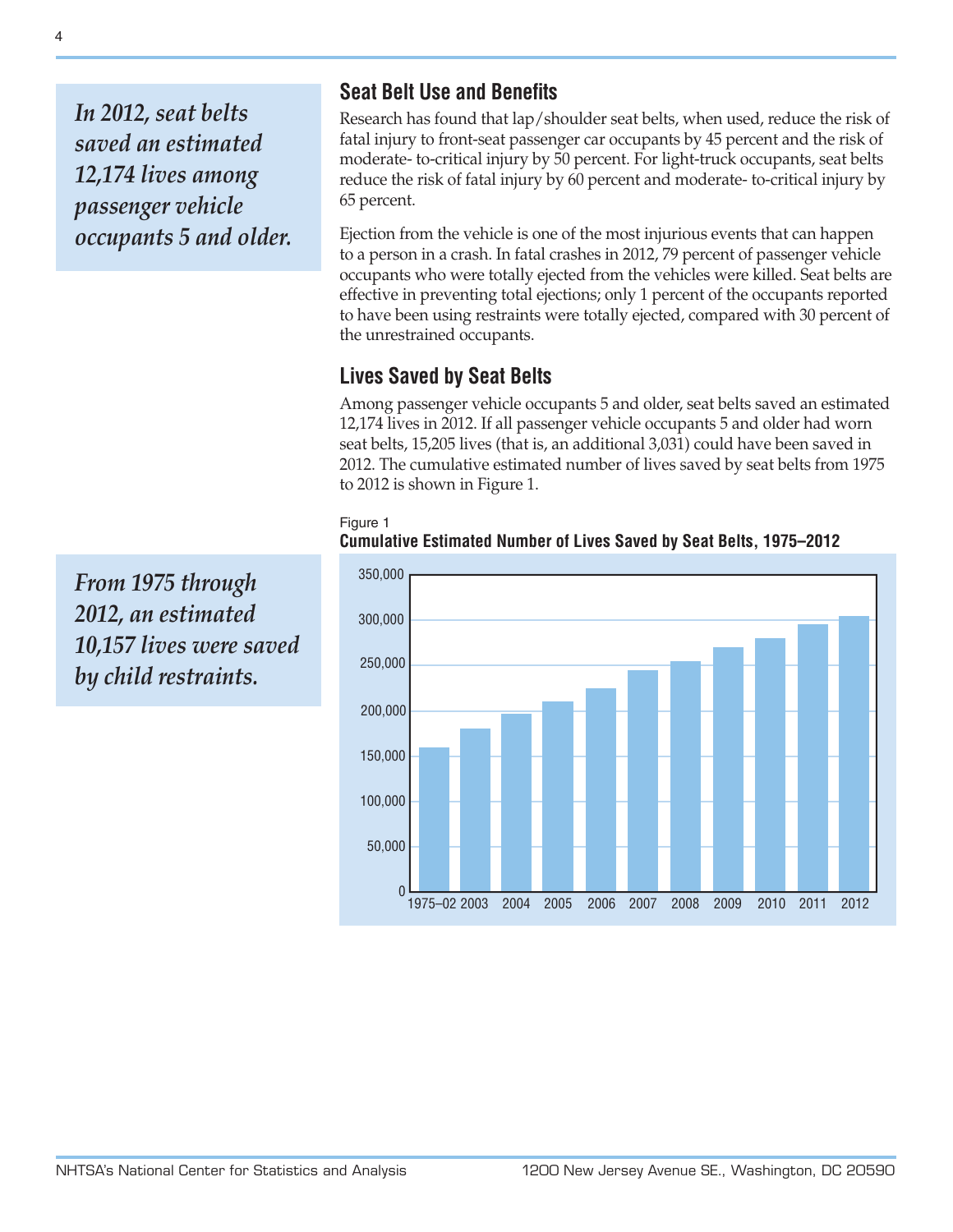# **Child Restraint Use and Benefits**

Research on the effectiveness of child safety seats has found them to reduce the risk of fatal injury by 71 percent for infants (younger than 1 year old) and by 54 percent for toddlers (1 to 4 years old) in passenger cars. For infants and toddlers in light trucks, the corresponding reductions are 58 percent and 59 percent, respectively. The cumulative estimated number of lives saved by child restraints from 1975 to 2012 is shown in Figure 2.

#### Figure 2



## **Cumulative Estimated Number of Lives Saved by Child Restraints, 1975–2012**

*Frontal air bags, combined with lap/ shoulder belts, offer effective safety protection for passenger vehicle occupants.*

# **Lives Saved by Child Safety Seats**

Among children under age 5, an estimated 284 lives were saved in 2012 by restraint use. Of these 284 lives saved, 265 were associated with the use of child safety seats and 18 with the use of adult seat belts (Table 4).

At 100-percent child restraint use for children under 5, an estimated 342 (that is, an additional 59) lives could have been saved in 2012.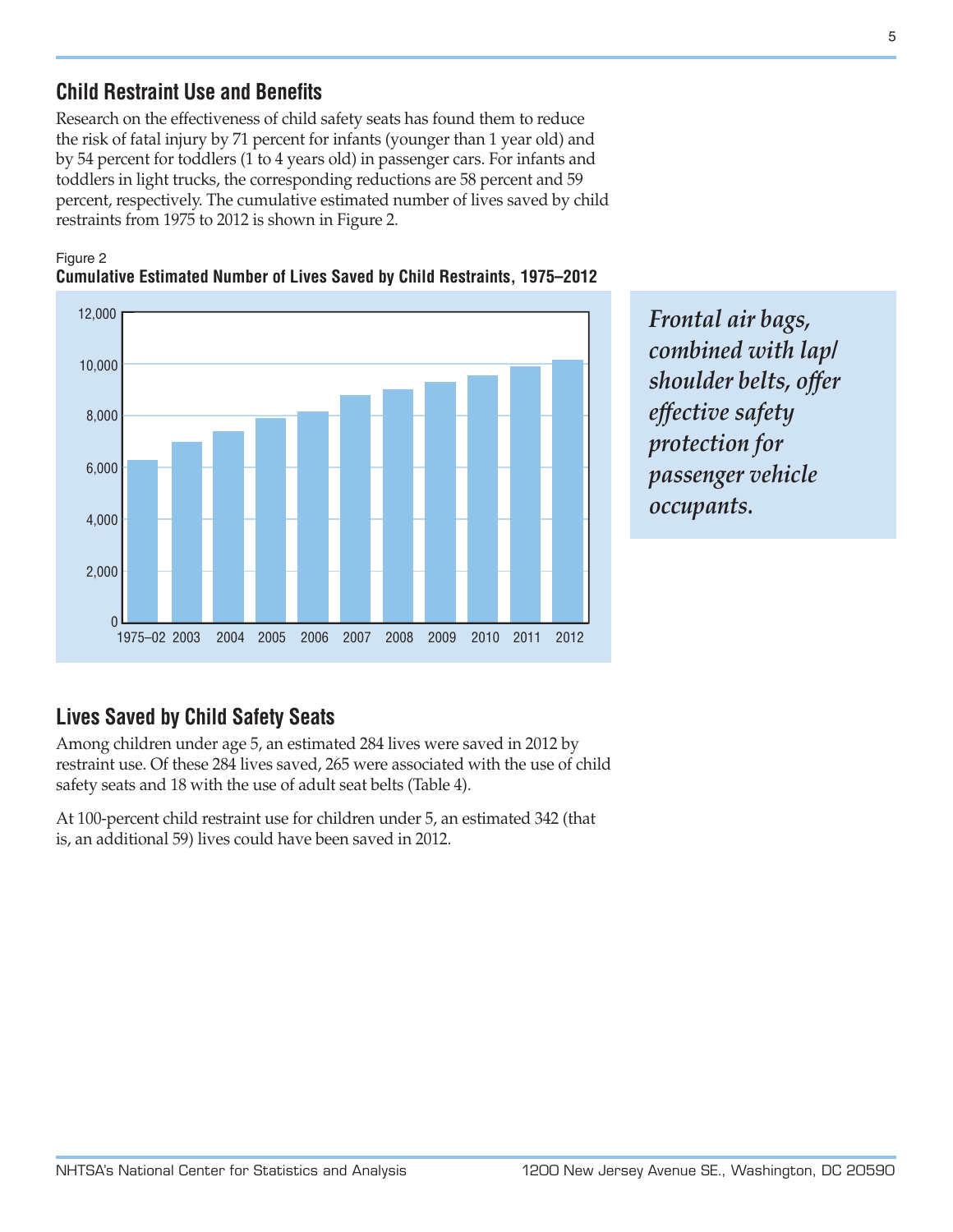*From 1987 to 2012, there were 36,976 lives saved by frontal air bags.*

# **Frontal Air Bag Use and Benefits**

Frontal air bags, combined with lap/shoulder belts, offer effective safety protection for passenger vehicle occupants. NHTSA analyses indicate a fatality-reducing effectiveness for frontal air bags of 14 percent when no seat belts were used and 11 percent when seat belts were used in conjunction with frontal air bags.

It is estimated that as of 2012, there were 190 million air-bag-equipped passenger vehicles on the road, including 182 million with dual air bags. Air bags are supplemental protection and are not designed to deploy in all crashes. Most are designed to inflate in a moderate-to-severe frontal crash.

Some crashes at lower speeds may result in injuries, but generally not the serious injuries that air bags are designed to prevent. Lap/shoulder belts should always be used, even in vehicles with air bags.

*Children in rear-facing child safety seats should not be placed in the front seats of vehicles equipped with passenger-side air bags. The impact of a deploying air bag striking a rear-facing child safety seat could result in serious injury to the child.*

# **Lives Saved by Frontal Air Bags**

In 2012, an estimated 2,213 lives were saved by frontal air bags. From 1987 to 2012, a total of 36,976 lives were saved by frontal air bags (Table 4).

| Table 4 |                                                                 |  |
|---------|-----------------------------------------------------------------|--|
|         | Estimated Number of Lives Saved by Restraint Systems, 1975–2012 |  |

| <b>Restraint</b><br><b>Type</b> | 1975-02 | 2003   | 2004   | 2005   | 2006   | 2007   | 2008   | 2009   | 2010   | 2011  | 2012   | <b>Total</b> |
|---------------------------------|---------|--------|--------|--------|--------|--------|--------|--------|--------|-------|--------|--------------|
| <b>Seat Belts</b>               | 164,853 | 15,095 | 15.548 | 15,688 | 15,458 | 15.223 | 13,312 | 12,763 | 12,582 | ,983  | 12,174 | 304,679      |
| Child<br>Restraints             | 6,574   | 447    | 455    | 424    | 427    | 388    | 286    | 307    | 303    | 262   | 284    | 10,157       |
| Frontal<br>Air Bags             | 11.739* | 2.519  | 2,660  | 2.752  | 2,824  | 2,800  | 2,557  | 2,387  | 2,315  | 2,210 | 2,213  | 36,976       |

\*Note: Total from 1987–2002. Frontal air bags did not exist prior to 1987.

# **State Belt Use**

Seat belt use rates in the States, the District of Columbia, and Puerto Rico in 2012 are shown in the last column in Table 5. The results were obtained by observing traffic on roads at selected sites. For more information on seat belt use rates, see the Crash\*Stats titled *Seat Belt Use in 2012—Use Rates in the States and Territories* (DOT HS 811 809).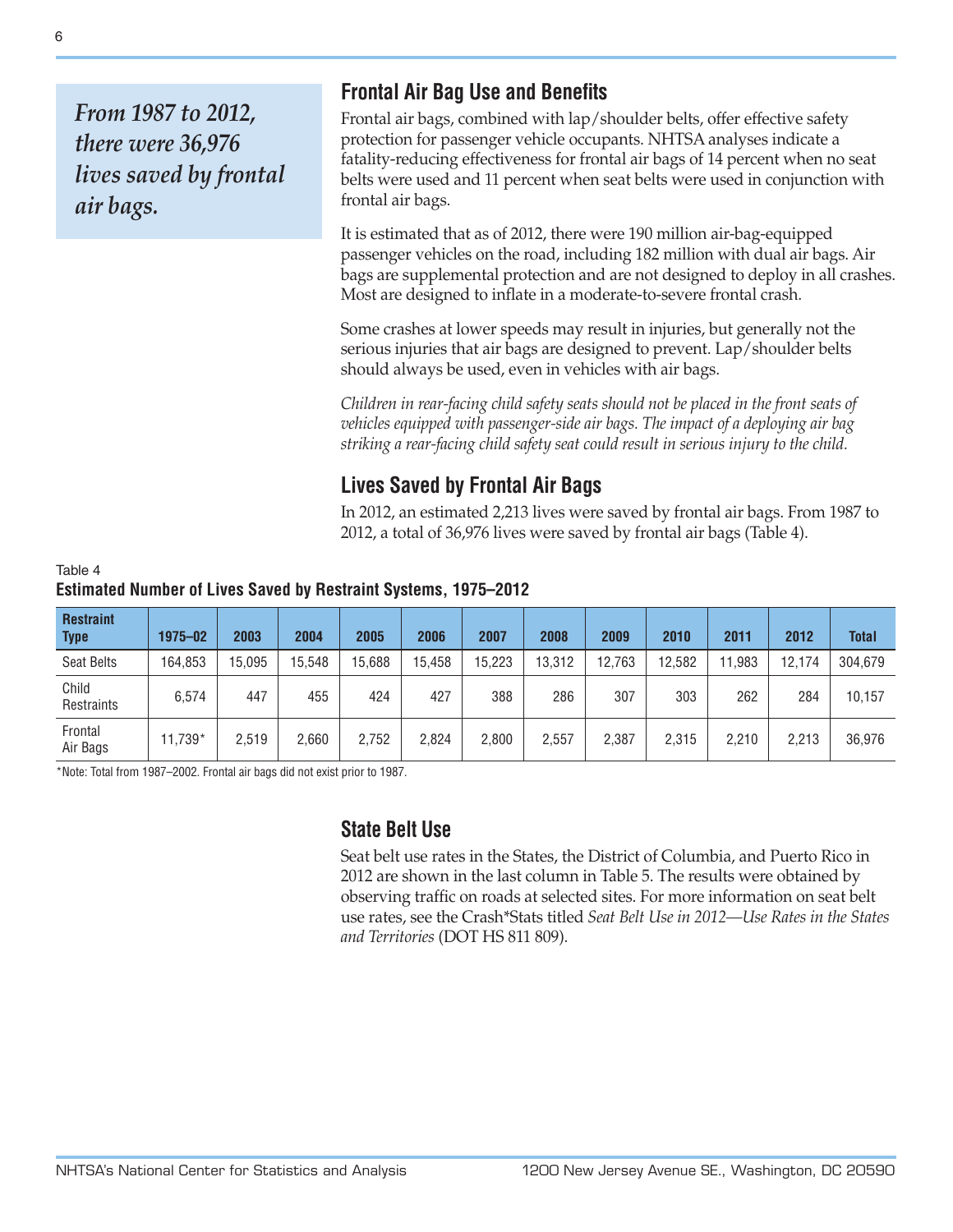#### Table 5

# **Passenger Vehicle Occupants Killed, by State, Restraint Use, and Observed Seat Belt Use Rate by State, 2012**

|                                                          | <b>Restraint Use</b> |                   |                 |                     |                                               |                 |                               |                  | <b>Observed</b> |
|----------------------------------------------------------|----------------------|-------------------|-----------------|---------------------|-----------------------------------------------|-----------------|-------------------------------|------------------|-----------------|
|                                                          |                      | <b>Restrained</b> |                 | <b>Unrestrained</b> |                                               | <b>Unknown</b>  | <b>Total Occupants Killed</b> | <b>Seat Belt</b> |                 |
| <b>State</b>                                             | <b>Number</b>        | <b>Percent</b>    | <b>Number</b>   | <b>Percent</b>      | <b>Number</b>                                 | <b>Percent</b>  | <b>Number</b>                 | <b>Percent</b>   | Use Rate*       |
| Alabama                                                  | 255                  | 39%               | 354             | 55%                 | $\overline{39}$                               | 6%              | 648                           | 100%             | 89.5%           |
| Alaska                                                   | 17                   | 44%               | 19              | 49%                 | 3                                             | 8%              | $\overline{39}$               | 100%             | 88.1%           |
| Arizona                                                  | 165                  | 35%               | 252             | 54%                 | 54                                            | 11%             | 471                           | 100%             | 82.2%           |
| Arkansas                                                 | 149                  | 37%               | 226             | 57%                 | $\overline{23}$                               | 6%              | 398                           | 100%             | 71.9%           |
| California                                               | 991                  | 63%               | 487             | 31%                 | $\overline{98}$                               | 6%              | 1,576                         | 100%             | 95.5%           |
| Colorado                                                 | 124                  | 43%               | 156             | 54%                 | $\overline{7}$                                | 2%              | 287                           | 100%             | 80.7%           |
| Connecticut                                              | 65                   | 42%               | $\overline{53}$ | 35%                 | $\overline{35}$                               | 23%             | 153                           | 100%             | 86.8%           |
| Delaware                                                 | $\overline{29}$      | 48%               | $\overline{25}$ | 41%                 | $\overline{7}$                                | 11%             | 61                            | 100%             | 87.9%           |
| Dist of Columbia                                         | $\mathbf 0$          | $0\%$             | $\overline{4}$  | 100%                | $\mathbf 0$                                   | 0%              | $\overline{4}$                | 100%             | 92.4%           |
| Florida                                                  | 607                  | 48%               | 575             | 46%                 | 73                                            | 6%              | 1,255                         | 100%             | 87.4%           |
| Georgia                                                  | 394                  | 48%               | 368             | 44%                 | 67                                            | 8%              | 829                           | 100%             | 92.0%           |
| Hawaii                                                   | 16                   | 29%               | 31              | 56%                 | $\, 8$                                        | 15%             | 55                            | 100%             | 93.4%           |
| Idaho                                                    | 59                   | 44%               | 72              | 53%                 | $\overline{4}$                                | 3%              | 135                           | 100%             | 79.0%           |
| Illinois                                                 | 286                  | 47%               | 279             | 46%                 | 43                                            | $7\%$           | 608                           | 100%             | 93.6%           |
| Indiana                                                  | 247                  | 48%               | 214             | 41%                 | $\overline{55}$                               | 11%             | 516                           | 100%             | 93.6%           |
| lowa                                                     | 119                  | 46%               | 112             | 44%                 | $\overline{25}$                               | 10%             | 256                           | 100%             | 92.4%           |
| <b>Kansas</b>                                            | 117                  | 40%               | 163             | 55%                 | 15                                            | 5%              | 295                           | 100%             | 79.5%           |
| Kentucky                                                 | $\overline{231}$     | 43%               | 309             | 57%                 | $\mathbf{1}$                                  | $0\%$           | 541                           | 100%             | 83.7%           |
| Louisiana                                                | 191                  | 41%               | 240             | 52%                 | 30                                            | $\frac{70}{6}$  | 461                           | 100%             | 79.3%           |
| Maine                                                    | 49                   | 40%               | 75              | 60%                 | $\overline{0}$                                | $0\%$           | 124                           | 100%             | 84.4%           |
| Maryland                                                 | 173                  | 55%               | 110             | 35%                 | 32                                            | 10%             | 315                           | 100%             | 91.1%           |
| Massachusetts                                            | 66                   | 33%               | 98              | 49%                 | 38                                            | 19%             | 202                           | 100%             | 72.7%           |
| Michigan                                                 | 320                  | 51%               | 224             | 36%                 | 78                                            | 13%             | 622                           | 100%             | 93.6%           |
| Minnesota                                                | 129                  | 48%               | 101             | 37%                 | 40                                            | 15%             | 270                           | 100%             | 93.6%           |
| Mississippi                                              | 167                  | 36%               | 293             | 63%                 | $\mathfrak{B}$                                | $1\%$           | 463                           | 100%             | 83.2%           |
| Missouri                                                 | 155                  | 26%               | 394             | 66%                 | 51                                            | 9%              | 600                           | 100%             | 79.4%           |
| Montana                                                  | 42                   | 27%               | 113             | 72%                 | $\overline{2}$                                | 1%              | 157                           | 100%             | 76.3%           |
| Nebraska                                                 | 43                   | 27%               | 102             | 63%                 | 16                                            | 10%             | 161                           | 100%             | 78.6%           |
| Nevada                                                   | $\overline{75}$      | 51%               | 63              | 43%                 | 9                                             | 6%              | 147                           | 100%             | 90.5%           |
| New Hampshire                                            | $\overline{20}$      | 29%               | $\overline{50}$ | 71%                 | $\mathbf 0$                                   | 0%              | 70                            | 100%             | 68.6%           |
| New Jersey                                               | 153                  | 49%               | 150             | 48%                 | 12                                            | 4%              | 315                           | 100%             | 88.3%           |
| <b>New Mexico</b>                                        | 97                   | 44%               | 106             | 48%                 | 16                                            | $\frac{7\%}{ }$ | 219                           | 100%             | 91.4%           |
| <b>New York</b>                                          | 362                  | 58%               | 204             | 33%                 | $\overline{57}$                               | 9%              | 623                           | 100%             | 90.4%           |
| North Carolina                                           | 419                  | 51%               | 351             | 42%                 | 57                                            | 7%              | 827                           | 100%             | 87.5%           |
| North Dakota                                             | 40                   | 31%               | 89              | 68%                 | $\overline{2}$                                | 2%              | 131                           | 100%             | 80.9%           |
| Ohio                                                     | 298                  | 38%               | 416             | 53%                 | $\overline{76}$                               | 10%             | 790                           | 100%             | 82.0%           |
| Oklahoma                                                 | 198                  | 39%               | 282             | 56%                 | 28                                            | 6%              | 508                           | 100%             | 83.8%           |
| Oregon                                                   | 116                  | 59%               | 61              | 31%                 | 21                                            | 11%             | 198                           | 100%             | 96.8%           |
| Pennsylvania                                             | 257                  | 29%               | 498             | 57%                 | 121                                           | 14%             | 876                           | 100%             | 83.5%           |
| Rhode Island                                             | 27                   | 55%               | 19              | 39%                 | 3                                             | 6%              | 49                            | 100%             | 77.5%           |
| South Carolina                                           | 218                  | 38%               | 313             | 55%                 | 37                                            | $7\%$           | 568                           | 100%             | 90.5%           |
| South Dakota                                             | 30                   | 31%               | 60              | 61%                 | 8                                             | 8%              | 98                            | 100%             | 66.5%           |
| <b>Tennessee</b>                                         | 307                  | 40%               | 398             | 52%                 | 55                                            | 7%              | 760                           | 100%             | 83.7%           |
| <b>Texas</b>                                             | 1,097                | 49%               | 927             | 42%                 | 200                                           | 9%              | 2,224                         | 100%             | 94.0%           |
| Utah                                                     | 55                   | 38%               | 77              | 53%                 | 13                                            | 9%              | 145                           | 100%             | 81.9%           |
| Vermont                                                  | 17                   | 33%               | 34              | 65%                 | 1                                             | 2%              | 52                            | 100%             | 84.2%           |
| Virginia                                                 | 248                  | 45%               | 298             | 54%                 | 3                                             | $1\%$           | 549                           | 100%             | 78.4%           |
| Washington                                               | 146                  | 56%               | 102             | 39%                 | 15                                            | 6%              | 263                           | 100%             | 96.9%           |
| West Virginia                                            | 75                   | 31%               | 137             | 57%                 | 30                                            | 12%             | 242                           | 100%             | 84.0%           |
| Wisconsin                                                | 177                  | 42%               | 201             | 48%                 | 39                                            | $9\%$           | 417                           | 100%             | 79.9%           |
| Wyoming                                                  | 41                   | 44%               | 50              | 53%                 | 3                                             | 3%              | 94                            | 100%             | 77.0%           |
| <b>U.S. Total</b>                                        | 9,679                | 45%               | 10,335          | 48%                 | 1,653                                         | 8%              | 21,667                        | 100%             | 86%             |
| Puerto Rico                                              | 60                   | 37%               | 104             | 63%                 | $\overline{0}$                                | $0\%$           | 164                           | 100%             | 90.2%           |
| Grey shaded: States with primary seat belt laws in 2012. |                      |                   |                 |                     | *Crash*Stats (DOT HS 811 809) dated July 2013 |                 |                               |                  |                 |